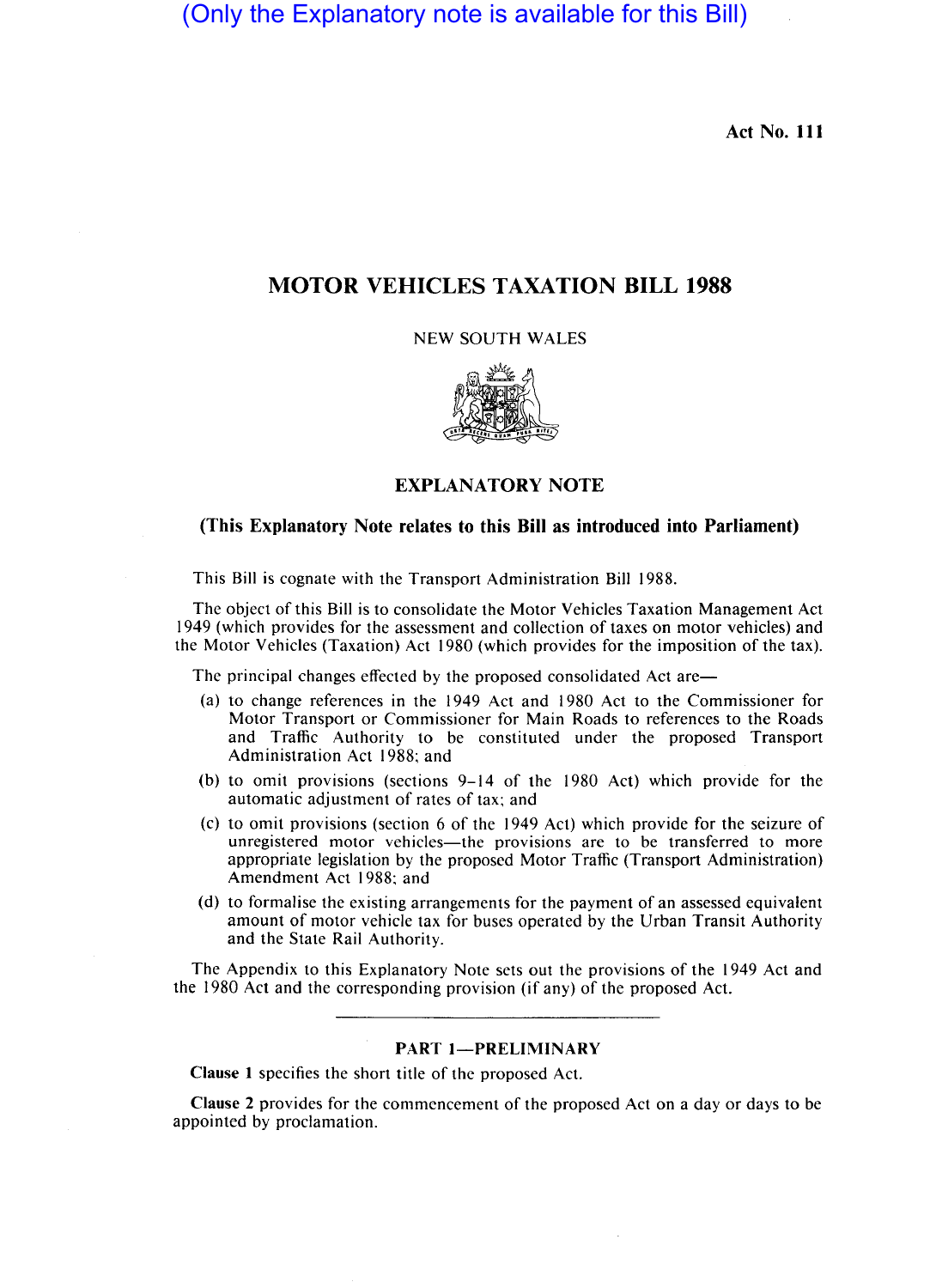*Motor Vehicles Taxation 1988* 

Clause 3 defines expressions used in the proposed Act.

# PART 2-IMPOSITION OF MOTOR VEHICLE TAX

Clauses 4-7 deal with the impositioh of the tax and reproduce, in the main, the corresponding provisions of the 1980 Act.

## PART 3-ASSESSMENT AND COLLECTION OF MOTOR VEHICLE TAX

Clauses 8-15 deal with the assessment and collection of the tax and reproduce, in the main, the corresponding provisions in the 1949 Act.

#### PART 4-EXEMPTIONS

Clauses 16 and 17 deal with exemptibns from tax and reproduce the corresponding provisions of the 1949 Act.

# PART 5-MISCELLANEOUS

Clauses 18-24 deal with miscellaneous matters which correspond to similar provisions in both the 1949 and 1980 Acts.

## SCHEDULE 1-MOTOR VEHICLE TAX

Schedule 1 sets out the rates of motor vehicle tax.

# **APPENDIX**

**I** 

 $\overline{a}$ 

#### TABLE OF CORRESPONDING PROVISIONS

| MOTOR VEHICLES (TAXATION) ACT<br>1980                            | MOTOR VEHICLES TAXATION BILL<br>1988           |
|------------------------------------------------------------------|------------------------------------------------|
| Sec. 1, Short title                                              | Cl. 1, Short title                             |
| Sec. 2, Commencement                                             | Cl. 2, Commencement                            |
| Sec. 3. Definition                                               | Cl. 3, Definitions                             |
| Sec. 4. Construction                                             | No corresponding provision                     |
| Sec. 5, Tax on motor vehicles                                    | CI. 4. Tax on motor vehicles                   |
| Sec. 6. Tax rounded off                                          | Cl. 5, Amount of tax                           |
| Sec. 7, Amount of tax                                            | Cl. 5, Amount of tax                           |
| Sec. 7A, Amendment of Schedule 1 by                              | No corresponding provision                     |
| regulation                                                       |                                                |
| No corresponding provision                                       | Cl. 6, Tax payable for STA and SRA<br>vehicles |
| Sec. 8, Determination of weight                                  | Cl. 7, Determination of weight                 |
| Sec. 9, Definitions (Part 3)                                     | No corresponding provision                     |
| Sec. 10, Calculation of adjustment<br>percentage                 | No corresponding provision                     |
| Sec. 11, Governor may specify a different<br>percentage          | No corresponding provision                     |
| Sec. 12, Adjustment of rates of tax                              | No corresponding provision                     |
| Sec. 13, Commissioner for Main Roads to<br>publicise adjustments | No corresponding provision                     |
| Sec. 14, Savings                                                 | No corresponding provision                     |
|                                                                  |                                                |